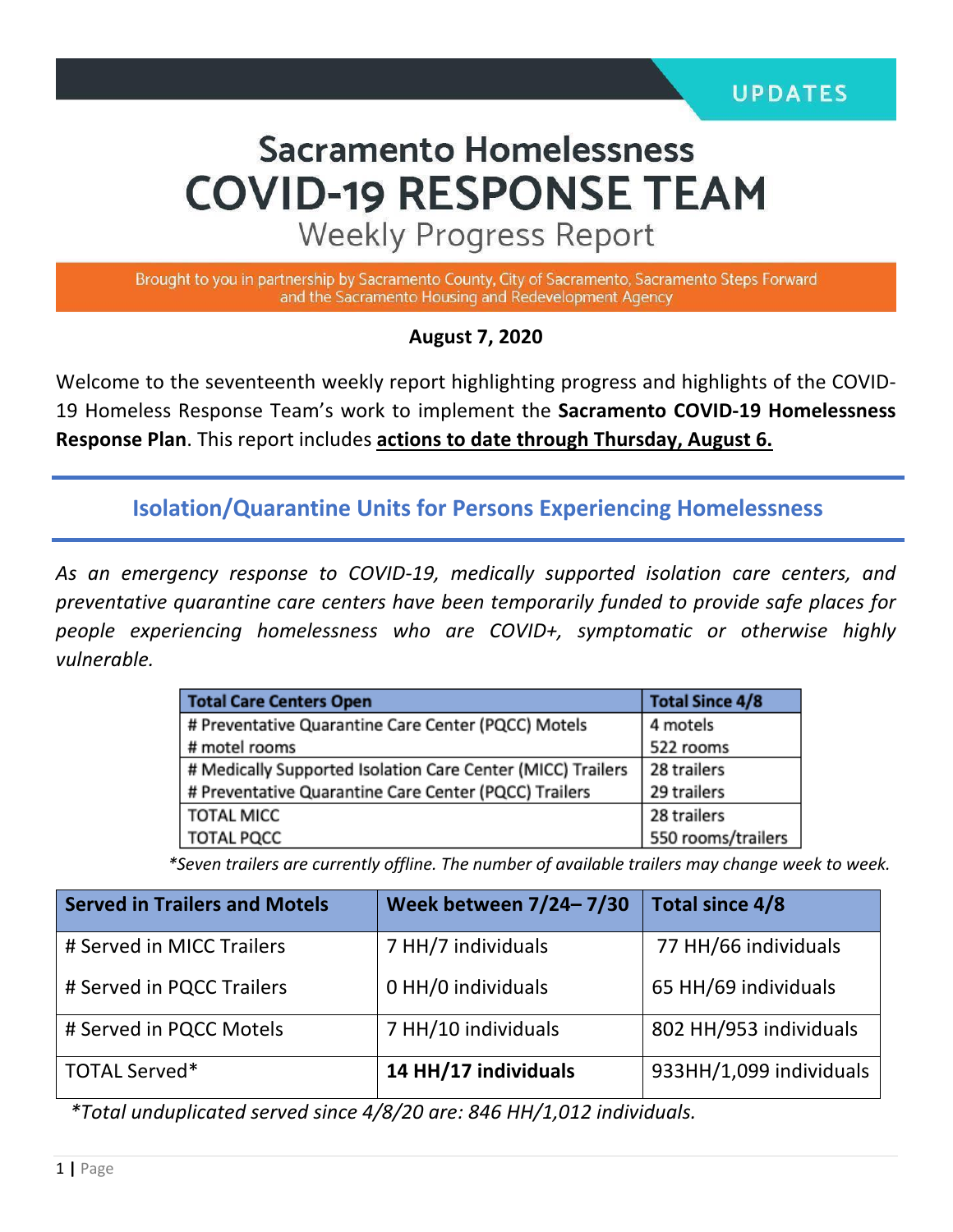- Registered Nurses and Medical Assistants COVID-19 Medical Assistance and Supply Team (CMAST) are stationed at the MICC-trailers and PQCC-motels to provide onsite support to guests 5-days per week.
- Designated referral partners who are referring into the program include hospitals, Federally Qualified Health Clinics (FQHCs), outreach teams, correctional health, emergency shelters, law enforcement and other homeless service providers.



#### **Ensuring Safety and Health for Persons Living Outdoors**

 *This strategy is focused around providing coordinated support to people who are unsheltered to remain safely in place per CDC guidance to slow the spread of COVID-19.*

| <b>Sanitation Stations</b>  | Total since 4/8 |
|-----------------------------|-----------------|
| <b>Handwashing Stations</b> | 58              |
| <b>Toilets</b>              | 52              |
| Locations                   |                 |

*\*Placement of stations is dynamic, and equipment may be moved*

| <b>Encampment Activities</b>             | <b>Week between</b><br>$7/24 - 7/30$ | Total since 4/8 |
|------------------------------------------|--------------------------------------|-----------------|
| # Meals served through Loaves and Fishes | 1,000                                | 16,400          |
| # Meals served by Sacramento Covered     | n/a                                  | 14,800          |
| # Meals served by volunteer groups*      | n/a                                  | 16,251          |
| # Meals served by Solomon's/YMCA         | 2,000                                | 4,000           |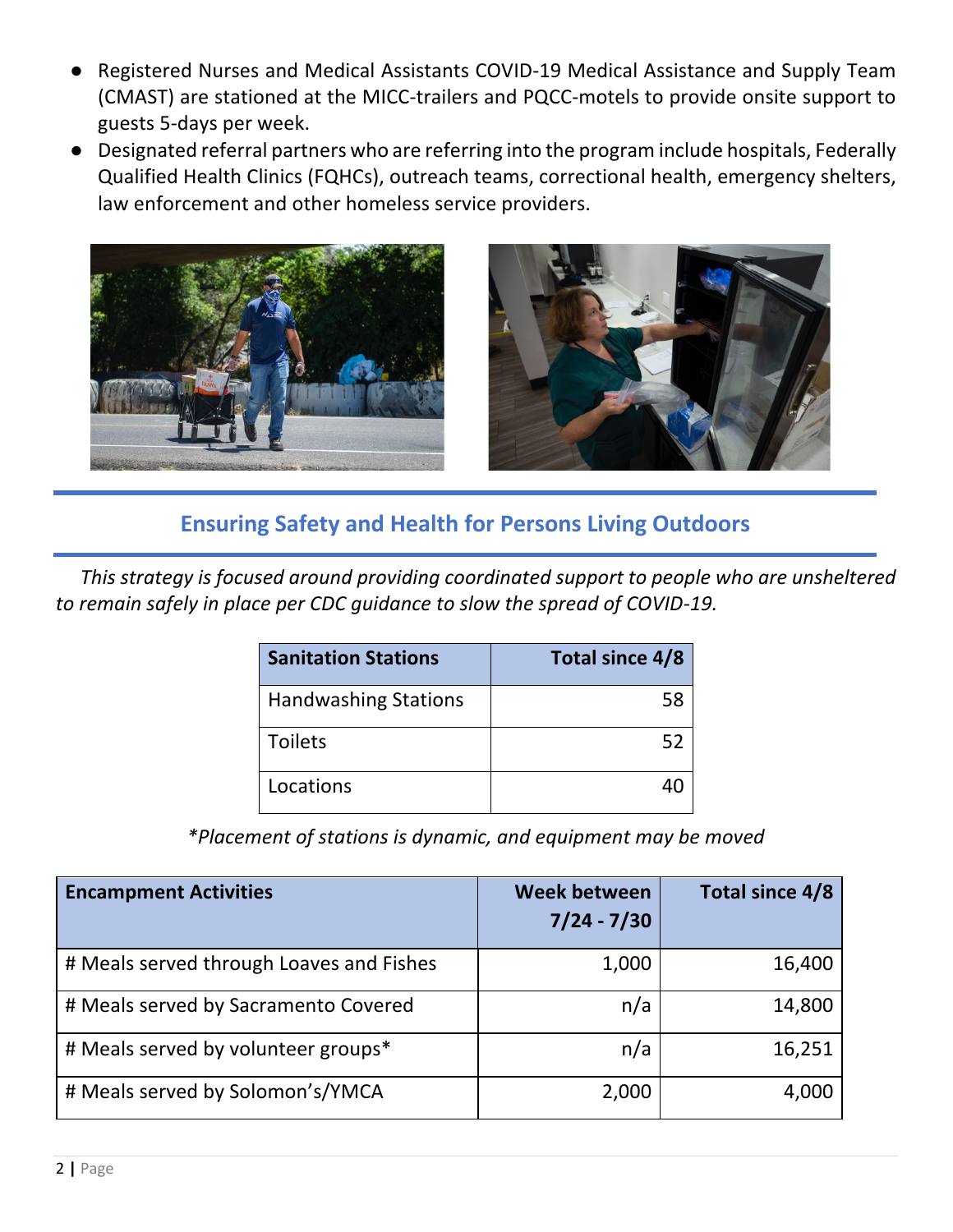| <b>Encampments and Outreach</b>                | Total |
|------------------------------------------------|-------|
| # Designated Outreach Navigators               | 37    |
| # Encampments Identified with 20+ individuals  | 44    |
| # Encampments Identified with < 20 individuals | 42    |
| <b>TOTAL Encampments Identified</b>            | ጸና    |

- The Response Team water bottle delivery project resumed mid-week. Daily delivery to encampments throughout the county on Monday through Friday will begin again next week.
- \$114,000 in Donate4Sacramento mini-grants have been granted to 25 volunteer and service organizations to distribute meals, sanitation supplies, and survival gear, and to tend to health, transportation, and housing needs. Mini-grants were expended by June 30, 2020. Supplies will continue to be available for volunteer organizations to access and distribute.
- Medical assistance has been provided to 98 encampment areas to date by volunteer medical students from UC Davis Medical School and California Northstate University, local health care providers and a Medical Integrated Health Unit, and by the WellSpace Health Street Nursing program.
- A private provider of trash removal services provides clean-up near sanitation station locations and in areas where food is distributed. This COVID related service augments clean-up occurring by the City and County.
- Servicing of sanitation stations is included with the deployment of the stations and will continue.

# **Keeping Existing Emergency Shelters Safe and Operational**

 *This strategy ensures that existing shelters can safely remain open following CDC guidelines, moving vulnerable guests into COVID prevention care centers, and continuing to serve the general homeless populations.* 

- Masks are available to emergency shelters for distribution to shelter clients.
- Elica Health's Wellness on Wheels mobile clinic continues to visit eight congregate shelters per week to provide primary care, emergency dental services and testing for COVID-19.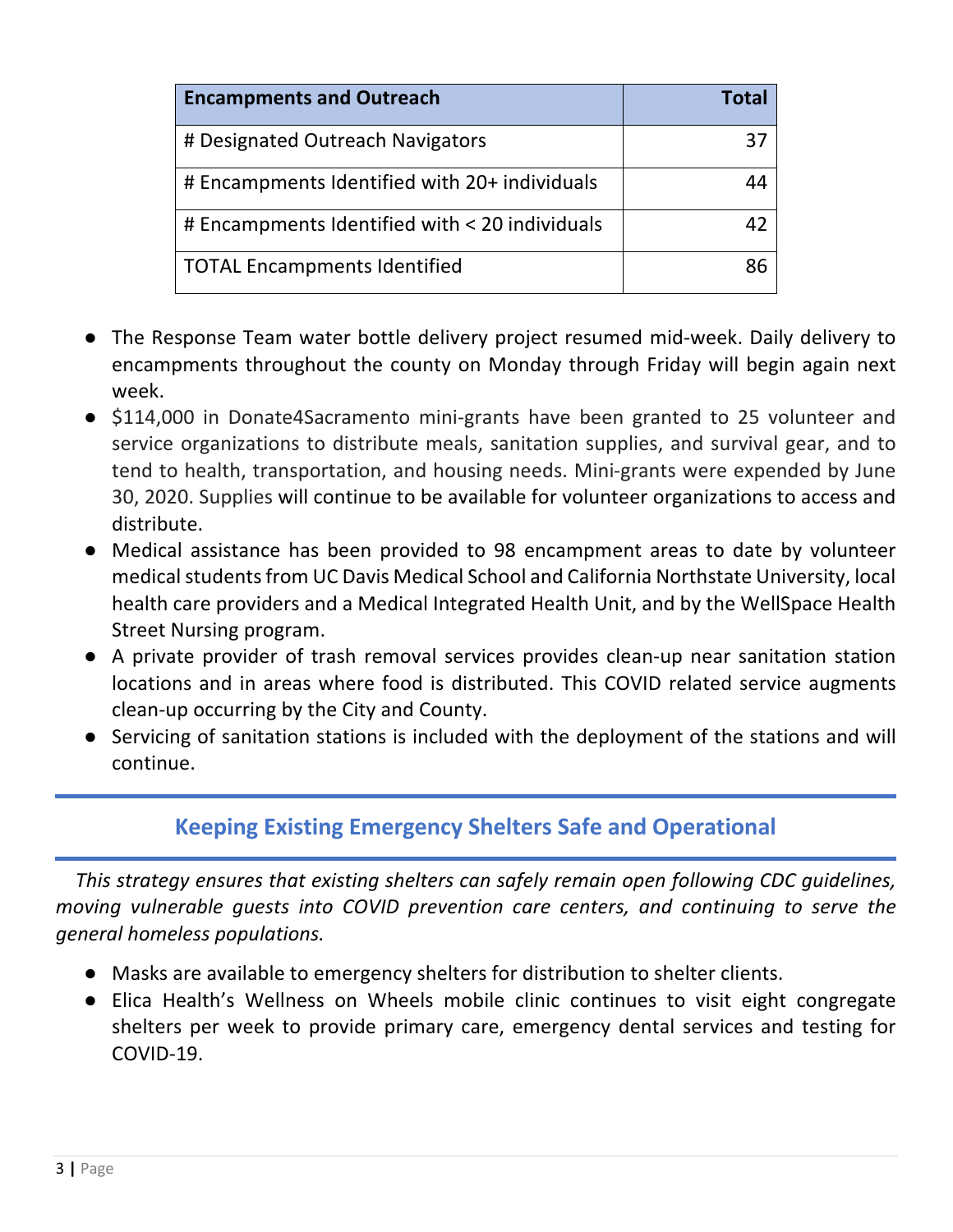# **COVID Testing**

*County Public Health in partnership with medical partners are completing robust COVID-19 testing at shelters, encampments and isolation/quarantine care centers with the goal of being able to do widespread testing to ensure the health and safety of people experiencing homelessness.* 

| <b>Testing Locations</b>              | <b>Lead Testing</b><br><b>Partner</b> | # Tests<br><b>Administered</b> | <b>Positive</b><br><b>Results</b> | <b>Negative</b><br><b>Results</b> | <b>Pending</b><br><b>Tests</b> |
|---------------------------------------|---------------------------------------|--------------------------------|-----------------------------------|-----------------------------------|--------------------------------|
| <b>Shelters</b>                       | Elica Health                          | 253                            | 1                                 | 252                               |                                |
| Encampments                           | Joan Viteri<br><b>Memorial Clinic</b> | 117                            | 0                                 | 117                               | 0                              |
| Isolation/Quarantin<br>e Care Centers | <b>DHS Medical</b><br><b>Staff</b>    | 384                            | $\overline{2}$                    | 382                               |                                |
| Loaves and Fishes                     | <b>DHS Medical</b><br><b>Staff</b>    | 248                            | 1                                 | 247                               | Ⴖ                              |
| <b>TOTAL TESTS</b>                    |                                       | 1,002                          | $\overline{a}$                    | 998                               | O                              |

\*Tests for specific testing locations may administered by lead testing partner or by another partner

# **Access to Housing**

The Response Team is accelerating work on strategies to maximize housing placements as persons exit Isolation/Quarantine units and is recommending several actions and strategies to transition up to 500 households into permanent housing stability over the next few months. The re-housing plan was presented to the City/County Continuum of Care Board on July 8, and was approved by the Sacramento County Board of Supervisors on July 14. It is slated to be considered by the Sacramento City Council on August 18.

The proposed redirection changes the following in the current program:

- Reduces the original number of isolation/quarantine rooms from 850 to 600, but extends the duration of the sheltering program through September. The Board of Supervisors discussed extending some facilities through the end of the year due to the current situation with COVID-19.
- The plan seeks to facilitate re-housing and brings new case management services and rehousing assistance to participants.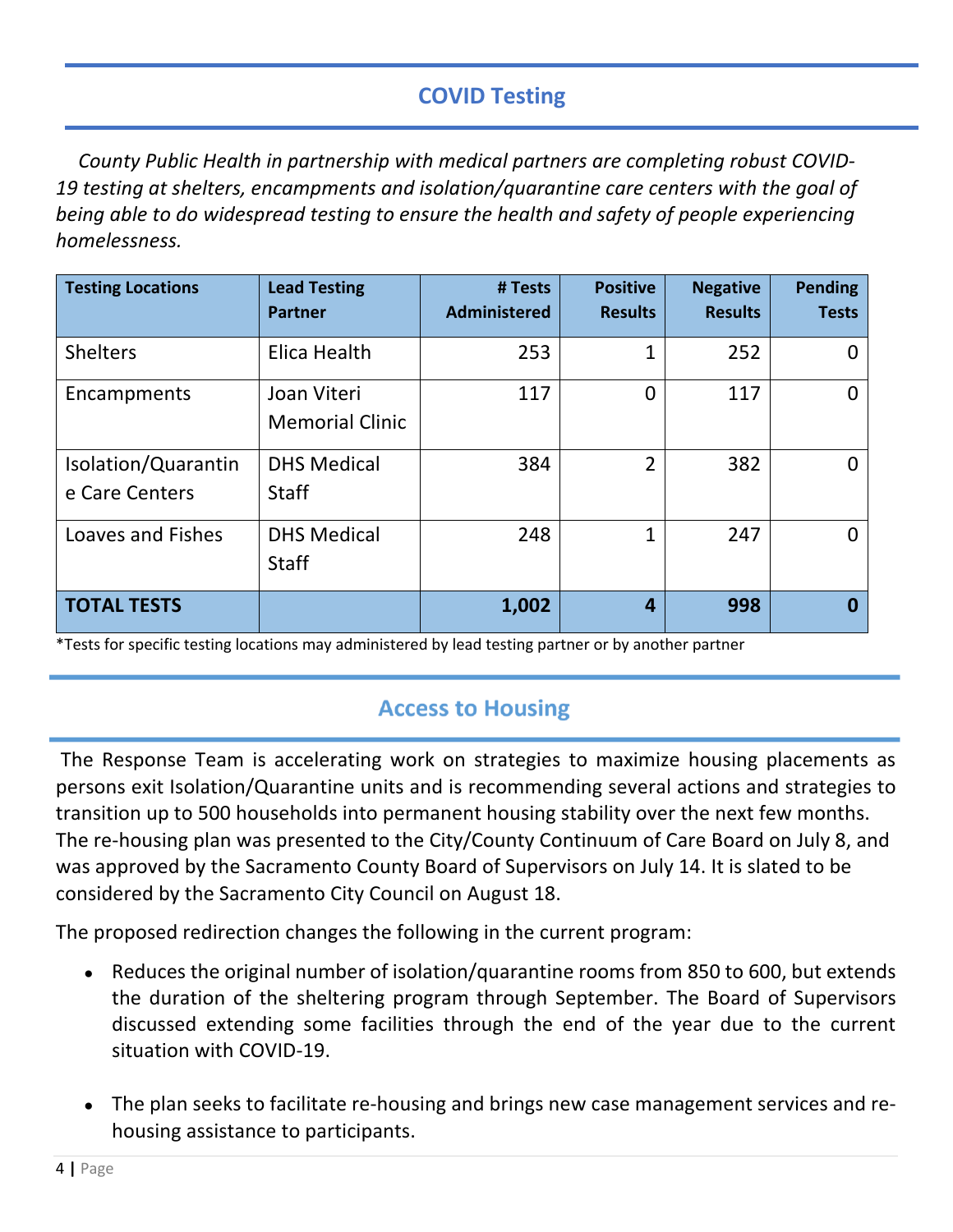Re-housing at this scale is challenging and a massive undertaking but will take advantage of both the increased stability of participants now living indoors and the unprecedented local collaboration in the COVID-19 homelessness response. Additionally, Sacramento is one of eight communities in California receiving re-housing technical assistance through the U.S. Department of Housing and Urban Development.

Two strategies have been proposed to meet this goal:

#### **Strategy 1. Re-housing assistance into existing permanent housing:**

- Matching participants to existing re-housing assistance programs, and adjusting prioritization for some of those programs to support this effort (approximately 250 households);
- Expanding the County Flexible Housing Pool (FHP) re-housing program to facilitate approximately 225 housing placements; and
- Funding Room and Board placements, serving approximately 25 households.

#### **Strategy 2. Development of new permanent supportive housing through motel acquisition and conversion:**

This strategy would take advantage of the opportunity to purchase motels or other real estate for use as permanent supportive housing for persons experiencing homelessness, including persons currently residing in isolation/quarantine units. The motels would be purchased and operated by SHRA and/or an affordable housing developer for occupancy within five to six months. County Department of Health Services and contracted partners will provide stabilizing services, including mental health, alcohol and drug treatment, and physical health services.

In addition, housing efforts continue more broadly:

• Since April 8, 55 families have moved into permanent housing from the City's Pathways and the County's Flexible Supportive Housing Program with a Housing Choice Voucher.

# **Acknowledging Our Partners**

We wish to acknowledge all the public, private, and community partners whose efforts are helping keep people experiencing homelessness safe and slow the spread of the COVID-19 virus. This week's featured partner is Debbie, the Shelter Director for Goodwill.